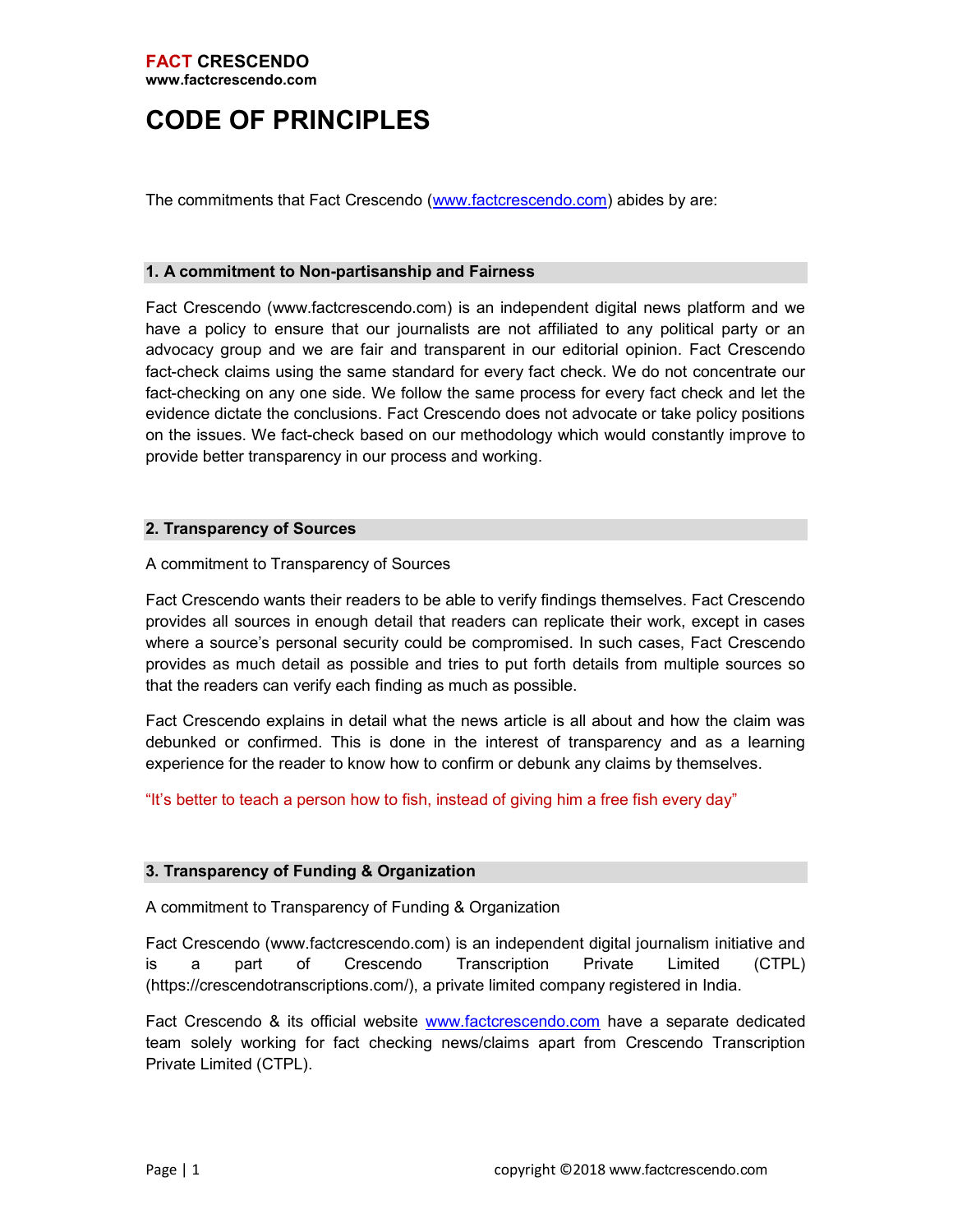Fact Crescendo is transparent about their funding sources. If we accept funding from other organizations, we ensure that funders have no influence over the conclusions the factcheckers reach in their reports. Fact Crescendo organizations detail the professional background of all key figures in the organization and explain the organizational structure and legal status. Fact Crescendo clearly indicates a way for readers to communicate with them.

# Fact Crescendo Organisation Details:

Fact Cresendo (www.factcrescendo.com) is an independent digital journalism initiative and is a part of Crescendo Transcription Private Limited (CTPL) (https://crescendotranscriptions.com/), a private limited company registered in India.

Fact Crescendo (www.factcrescendo.com) is an independent digital news platform and has a separate dedicated team solely working for fact checking news/claims even though it is part of Crescendo Transcription Private Limited (CTPL).

Name of the owner entity: Crescendo Transcription Private Limited

Legal Status: Private Limited Company

Directors: Vinod Rathi and Rakhi Rathi

Registered Address: T-40, Disha Nagari, Beed-By-Pass, Behind Hotel Mastercook, Aurangabad – 431001. Maharashtra. INDIA.

Date of Incorporation: 01-July-2014.

CIN Number: U74120MH2014PTC255779

To know more about our company and people, you can access our ABOUT US page on http://www.factcrescendo.com

# Fact Crescendo Funding Details:

Self - Funded by the Directors of Crescendo Transcription Private Limited only.

Fact Crescendo (www.factcrescendo.com) has **NOT** taken any outside funding for supporting its operations.

#### 4. Transparency of Methodology

A commitment to Transparency of Methodology

Fact Crescendo explains the methodology below which we use to select, research, write, edit, publish and correct our fact checks. We encourage readers to send claims to fact-check and are transparent on why and how we fact-check.

#### Our Methodology:

#### I. News Funnel: Selecting a claim to debunk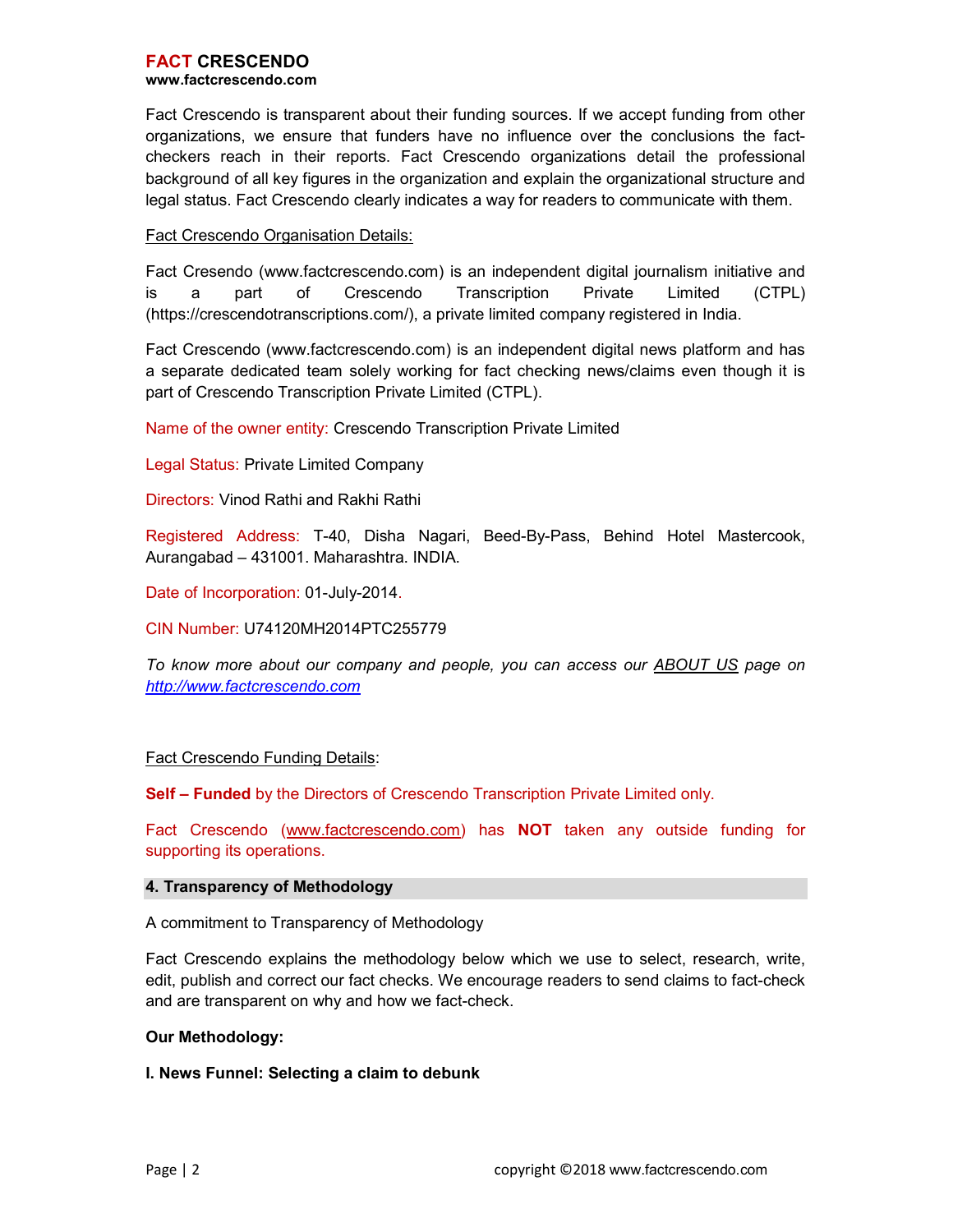We continuously monitor social media and mainstream media for incorrect and/or dubious information.

Our sources for topics include:

- Claims of or about politicians, officials in positions of authority, celebrities, personalities and influencers.
- Claims made by political parties and their leaders via their social media pages or messages. These can be shared on their official or personal accounts or even through WhatsApp.
- A Social media Fake News Suspect List (FNSL), through which we track suspected sources of fake news propagators.
- Provocative messages or hashtags promoted by any entity to influence public opinion.
- Identification of claims by social media users and submitted to us for verification.

# II. Fact Crescendo makes a selection of claims to debunk. The following parameters are considered before we initiate research upon any claim:

- How viral is the claim (social popularity & sensitivity, traction, reach and spread)
- Subject of the claim
- Source of the claim
- Provocative nature of the claim
- Culturally & specific social groups sensitive claims

# III. Systematic Research of the claim

Once a suspicious claim has been selected for a fact check, Fact Crescendo engages in systematic process to verify it. Fact Crescendo may use one or more of the below processes:

- Reviewing original video, image or transcript to verify if the statements attributed to public figures have been changed, morphed or distorted.
- Using internet tools like Google Reverse Image search to determine the origin of viral photographs or videos and also to verify if the same image or video has been used earlier in similar or different contexts. In order to use Google Reverse Image search for videos, we break the video into individual frames and use these images to search on Google Reverse Image.